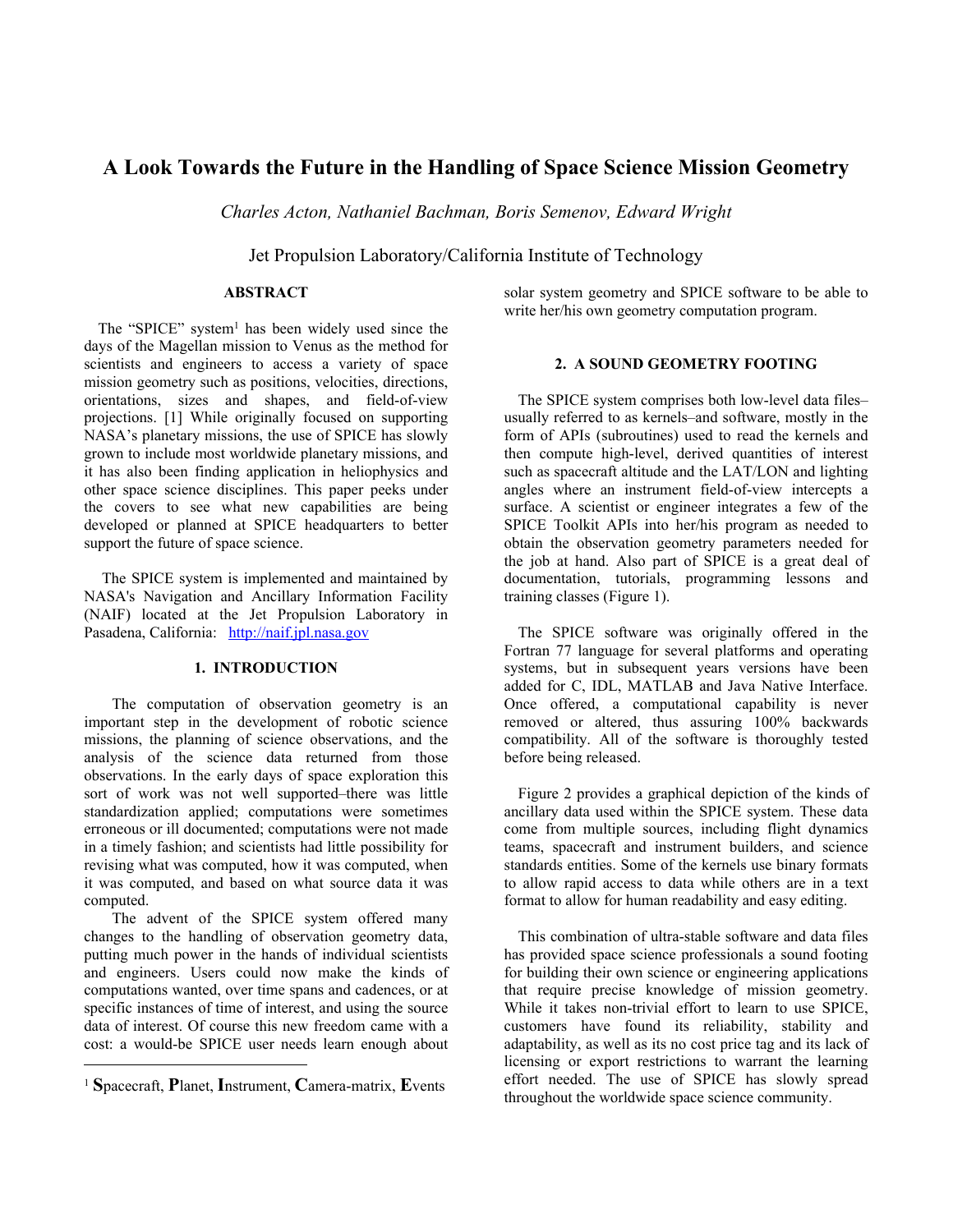#### **3. MORE THAN JUST DATA ANALYSIS**

While originally focused on aiding science data analysis and archiving, the use of SPICE has grown to cover the entire mission lifecycle, finding use in mission engineering applications as well as in all aspects of conducting a science investigation. Figure 3 provides a graphical peek at some of these uses. Other uses include antenna scheduling and pointing, tuning of ground station transmitters and receivers, telecommunications and spacecraft thermal analyses, telescope pointing for terrestrial observations, and support for public outreach.

## **4. DON'T STAND STILL!**

 Seeing the already very broad use of SPICE might suggest there's little left to do in terms of system development. Of course this is not the case! Every aspect of SPICE could use improvements and additions to better facilitate its use throughout the space science community, to improve interoperability with other computational elements within space science, and to lower the learning curve. As noted in the next sections of this paper the NAIF Team has already embarked on some such improvements, is about to initiate still others, and is contemplating what further should be done. NAIF hopes those who read this paper will be able to capitalize on recent and pending improvements, and will also offer suggestions for further SPICE development.

# **5. RECENT ADDITIONS TO SPICE**

While SPICE has been around for quite some time, it continues to grow to support the evolving field of space science.

## **5.1. New Calculations**

Many new or improved calculations have been added to the SPICE Toolkit. This includes an entire class of new calculation types, referred to as the "geometry finder" (GF) or "event finder" subsystem. Traditional SPICE calculations performed with SPICE involve calculating quantities of interest such as distances, vectors, angles, or orientations for specified times. The GF subsystem solves the inverse problem: it finds times when specified geometric conditions are met. Examples:

Within user-specified time bounds, find all the time intervals when Saturn occults Titan as seen by the Cassini spacecraft.

- Within user-specified time bounds, find the time(s) when the angular separation between comet C-G and the sun, as seen by the Rosetta spacecraft, is at a global or local maximum.
- Within user-specified time bounds, find the time intervals when the Akatsuki spacecraft's altitude above Venus is between 400 and 450 km.

# **5.2. New Interfaces**

For some years SPICE has been offered in four languages: Fortran 77, C, IDL and MATLAB. (The MATLAB version reportedly works under OCTAVE as well.) NAIF has been working towards the addition of a Java Native Interface (JNISpice), currently in alpha-test status but available to interested persons as it's been pretty well tested. It has been suggested that NAIF add a Python binding to the CSPICE Toolkit. We found that several users have already done this and likely some of those implementations can work for others; check here for more information: [http://naif.jpl.nasa.gov/naif/links.html.](http://naif.jpl.nasa.gov/naif/links.html)

Realizing that not everyone has the skills or time to write their own SPICE-based geometry calculator, NAIF recently implemented a geometry engine with a Graphical User Interface accessed through a user's browser. This WebGeocalc (WGC) tool uses simple menus and GUI widgets to allow a user to select a computation to be made and the SPICE kernels to be used. The WGC server performs the computations needed and returns numerical and optional graphical results to the customer's browser. An ability to perform chaining using outputs from one computation as inputs to a subsequent computation makes WGC quite powerful. The WebGeocalc tool may be accessed at this location <http://naif.jpl.nasa.gov/naif/webgeocalc.html>

## **5.3. New Models for Solar System Bodies**

For many years the only means within SPICE for modeling a planet, satellite, comet or asteroid has been to use a tri-axial ellipsoid or oblate spheroid. This has become a severe limitation as target bodies have ever more physical diversity, e.g. think of the Rosetta mission's primary target, comet 67P/Churyumov-Gerasimenko, as modern missions fly closer to those target bodies, and as modern instruments achieve ever higher resolution.

To address this shortcoming NAIF is currently adding to the SPICE system two new shape model containers, both falling under the name Digital Shape Kernel (DSK). One of those containers is designed to hold a set of tessellated triangular plates, a popular shape model representation for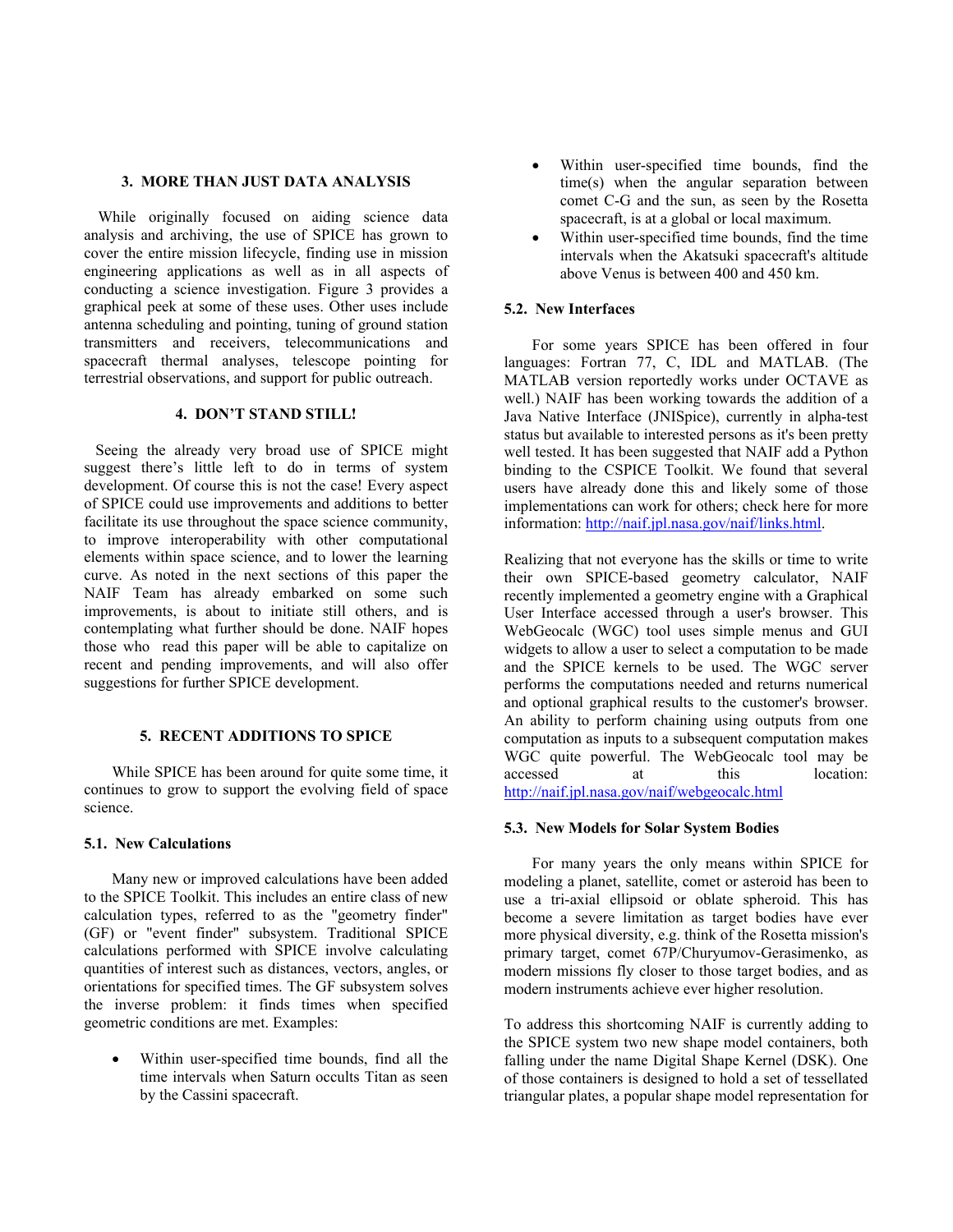small, irregularly shaped objects. The second container is designed to hold traditional digital elevation model (DEM) representations of large bodies with measureable terrain.

NAIF is not a fundamental producer of shape data; rather, NAIF provides container mechanisms for the shape data produced by the science/engineering community. Why do this? Software that is part of the DSK subsystem not only packages tessellated plate data or digital elevation data, but it also provides means to compute an assortment of observation geometry parameters relative to these bodies– quantities such as altitude, LAT/LON and lighting angles that are important to scientific investigations and mission engineering applications. Thus a scientist or engineer who has elected to use SPICE for other kinds of space geometry computations will not have to exit the SPICE domain in order to make computations involving tessellated plate or DEM data.

Alpha-test SPICE Toolkits that handle the tessellated plate model have been in use for some time, and this portion of the DSK subsystem will be officially added to SPICE Toolkits in the Fall of 2016. An early-stage version of the DEM style of DSK has been successfully deployed in support of the Soil Moisture Active-Passive (SMAP) earth science mission. Official integration into SPICE Toolkits of this part of the DSK subsystem will come at a future date. In parallel NAIF plans to prepare DSKs using the best publically available DEM data sets for the moon, Mercury and Mars. But any DSK user will be able to make her/his own DSKs for any body for which there are tessellated plate data or DEM data available.

## **5.4. Mission Visualization Tool**

SPICE has always been in the numbers game, used to calculate numeric quantities used in downstream applications, in user-made graphing or visualization tools, or in publications. Some SPICE users have indeed implemented their own visualization tools that use some or much of SPICE, and some of these are available to the community. But over the years SPICE users asked NAIF if it could provide a generic, fully SPICE-enabled visualization tool having characteristics similar to the SPICE Toolkits: portable, easy to use, free and not export limited.

The NAIF Group had been experimenting with an open source tool named Celestia, then learned of a new tool named Cosmographia by the same author. It appeared Cosmographia could be the basis for a NAIF-supported visualization tool. After successful discussions with Cosmographia's author, NAIF embarked on making modifications to the tool to enhance its SPICE compatibility, to add more functionality, and to provide a variety of user-focused tutorial materials.

More information about Cosmographia and access to the download page is available here: <http://naif.jpl.nasa.gov/naif/cosmographia.html>

#### **5.5. Performance Enhancements**

The SPICE software was architected to provide correct, high-precision results and broad flexibility while also alerting users to erroneous inputs wherever possible: high speed was not a consideration. Nevertheless some customers asked if performance could be improved. The NAIF Team looked into this question and found several areas where modest changes could be implemented in SPICE software that would improve run-time performance in some situations while not altering functionality or user interface. The very latest SPICE Toolkit–version N65–contains these improvements, and the next Toolkit will benefit from some additional performance enhancements.

#### **5.6. A Running Summary of Changes**

Each SPICE Toolkit includes a simple text file named "whats.new" that summarizes all of the changes in each new Toolkit release. This same file, named "What's New in SPICE," is available under each Toolkit language page on the NAIF website–for example here for the C Toolkits: [http://naif.jpl.nasa.gov/pub/naif/toolkit\\_docs/C/index.html](http://naif.jpl.nasa.gov/pub/naif/toolkit_docs/C/index.html)

### **6. SPICE 2.0**

Perhaps the most often requested enhancement to the SPICE system is the provision of thread-safe and objectoriented versions of the Toolkits. NAIF requested and has received funding aimed at designing and building such Toolkits, and has recently hired new staff who can help with this work; we are off and running on what we are calling SPICE 2.0. We'll take this chance to add still other enhancements to the Toolkits. How long this development will take is unknown. We do note that we realize we must maintain all of the existing Toolkits as well.

#### **7. LOOKING FURTHER AHEAD**

How can the SPICE system and NAIF's services further evolve to accommodate the challenges of "big data" and space science outside of the planetary community?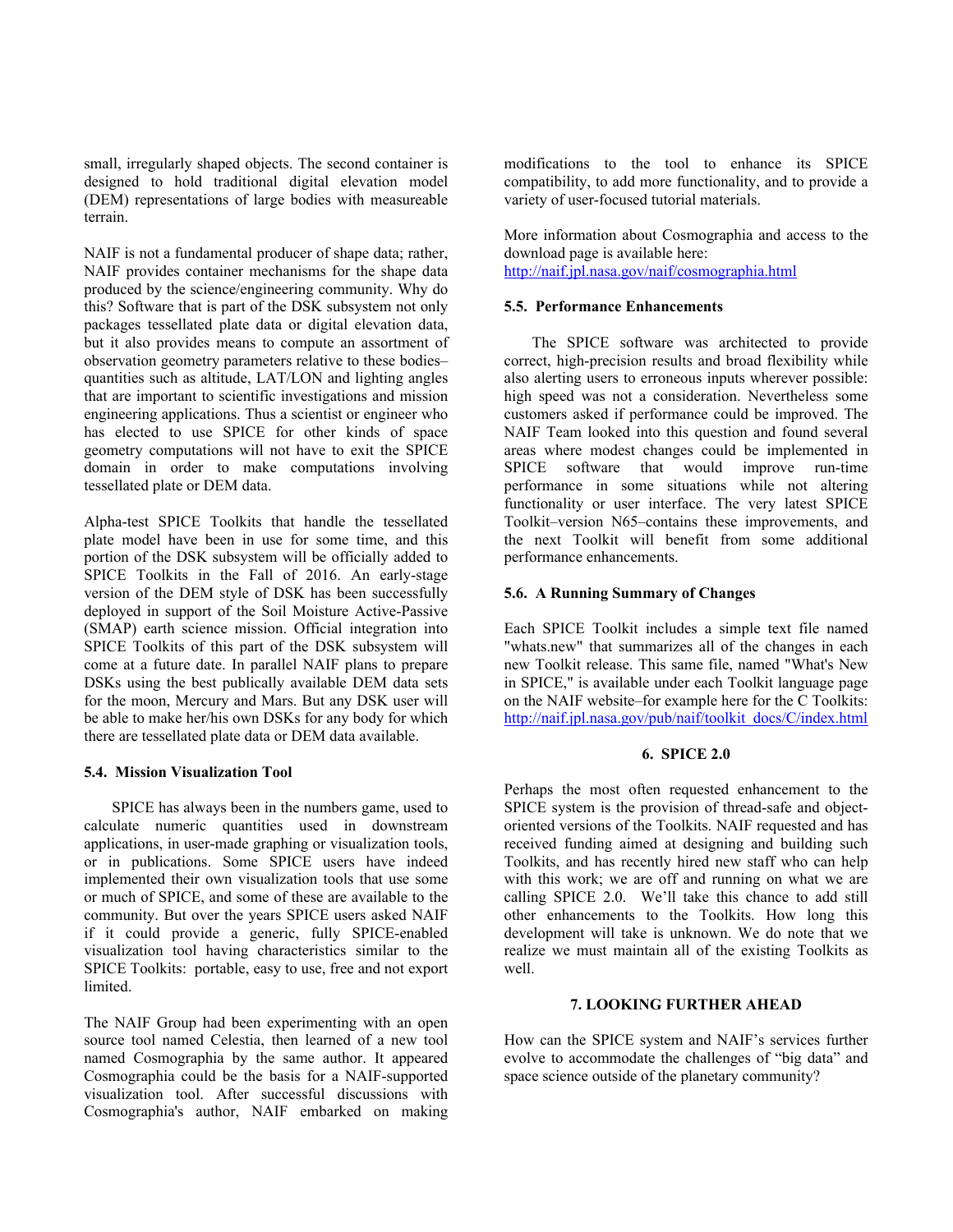# **7.1. Engaging the Heliophysics Community**

Trying to "push" SPICE onto the heliophysics community from the top seems unlikely to succeed. There has already been some adoption of SPICE within heliophysics coming from the grassroots level, and simply allowing this handsoff growth to proceed at its own pace may be the best approach. But NAIF is open to alternate ideas.

# **7.2. Adding Heliophysics-focused Functionality**

Adding new capabilities that could be of interest to heliophysics could facilitate this process. In this regard, a soon to be released collection of dynamic reference frames, many of which are popular in that community, should help. Further, NAIF should seek to improve dialogue with practitioners within that community to understand what further enhancements would be desirable.

# **7.3. Maintaining High Quality**

Avoiding bugs through extensive testing, maintaining the very highest accuracy standards, and providing extensive user-focused documentation are important aspects of achieving broad community use. These efforts take a good deal of time but are well worth it. Adding automation wherever possible could help reduce the time spent on quality control; this is particularly pertinent in the development and testing of examples showing how to use SPICE APIs.

# **7.4. Improving Ancillary Data Management**

For the purposes of this paper let us define "observation geometry" to be parameters such as altitude, instrument pointing direction, surface intercept location (LAT/LON), lighting angles (phase, incidence and emission) that are derived from "ancillary data files" such as spacecraft trajectory and attitude, target body ephemeris, size, shape and orientation, and instrument mounting alignment and field-of-view geometry. Robotic space science missions tend to produce a large number of ancillary data files, so it can be difficult for the individual scientist to know which ones to use for a given task.

For some (mostly archival) situations the introduction of meta kernels–logical aggregations of complete, consistent sets of ancillary data–has greatly improved the kernel management conundrum. But there are other situations, especially for real time flight operations, where improvements are needed. Provision of web-based tools allowing a user to quickly compare a set of SPICE ancillary data files would be a big help.

# **7.5. More Emphasis on Interoperability**

As it is currently architected the core SPICE system is pretty much a stand-alone capability; users must incorporate SPICE APIs into their own application programs. The relatively new WebGeocalc (WGC) tool mentioned in Section 5.2 is somewhat an exception; it provides a convenient graphical user interface to a geometry engine on a remote server. But the output of WGC is restricted to simple CSV or text format files and PNG plots. A tighter connection to information system components addressing big data issues would be helpful. One example of improving this sort of interface being implemented now is the addition to WGC of VOTable2 as an output format.

In addition to its GUI interface the WebGeocalc tool has a programmatic interface based on RESTful URLs and JSON payloads, although this has not yet been deployed. Members of the VO community have suggested NAIF look into providing Simple Application Messaging Protocol3 (SAMP) interfaces to SPICE-based web services such as WGC.

# **8. CONCLUSIONS**

The multi-mission SPICE system has been quite successful in supporting NASA and worldwide planetary missions, and some heliophysics missions as well. However, as the number of missions, mission operators and science data sets grow, as instruments become ever more complex, and as interest in using data from multiple instruments and missions simultaneously becomes the norm, a system such as SPICE needs to continually evolve to keep up with user needs. The NAIF team has taken some steps in this direction, but a quicker pace is called for, along with more dialogue with leaders in interoperability and open access.

[1] Acton, C.H.; (1996) Planetary and Space Science, Vol. 44, No. 1, pp. 65-70.

The research described in this publication was carried out at the Jet Propulsion Laboratory, California Institute of Technology, under a contract with the National Aeronautics and Space Administration.

Copyright 2016 California Institute of Technology. U.S. Government sponsorship acknowledged.

<sup>2</sup> http://www.ivoa.net/documents/VOTable/

<sup>3</sup> <http://www.ivoa.net/documents/SAMP/>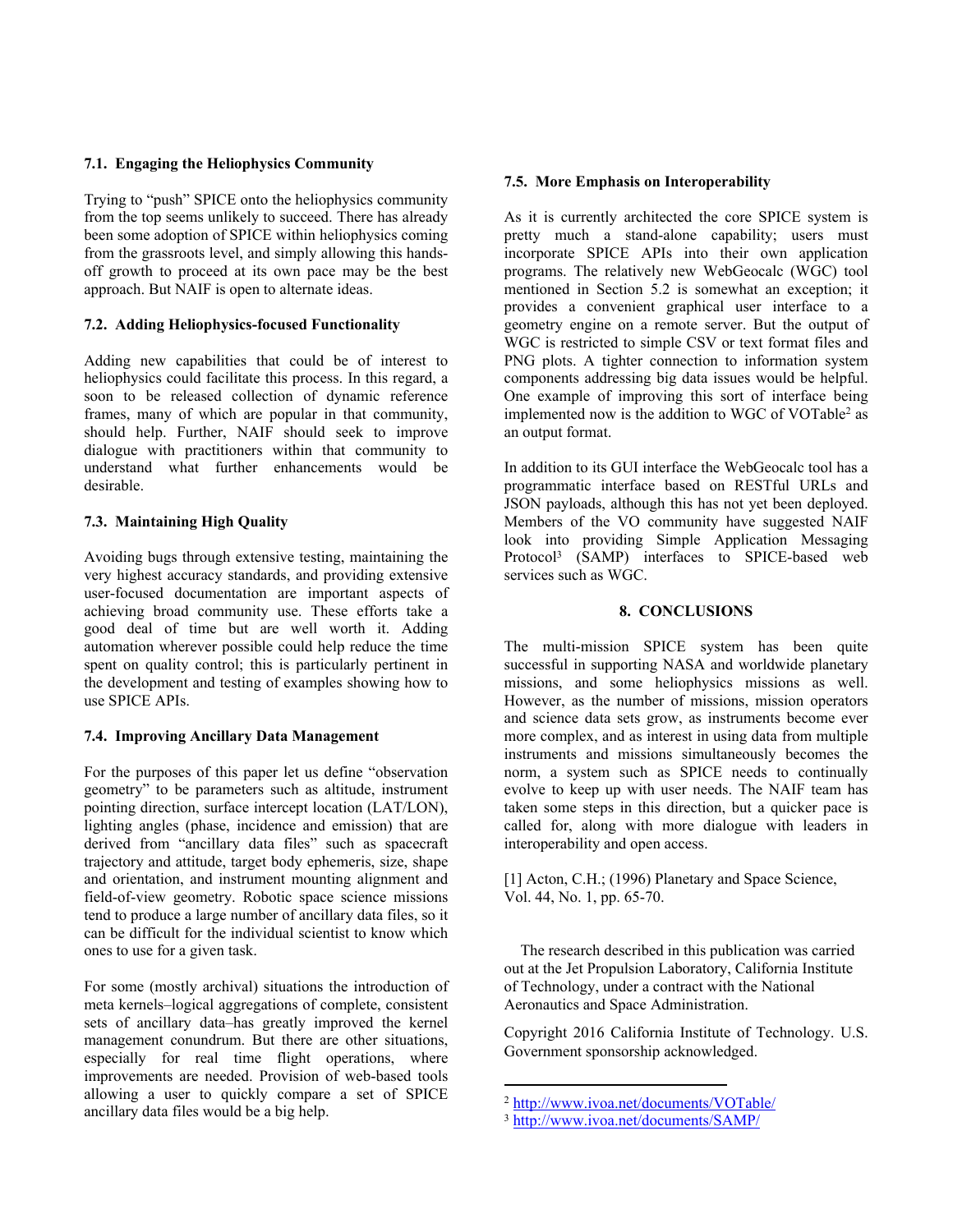

Fig.1 SPICE System Components



Fig.2 SPICE Data Overview